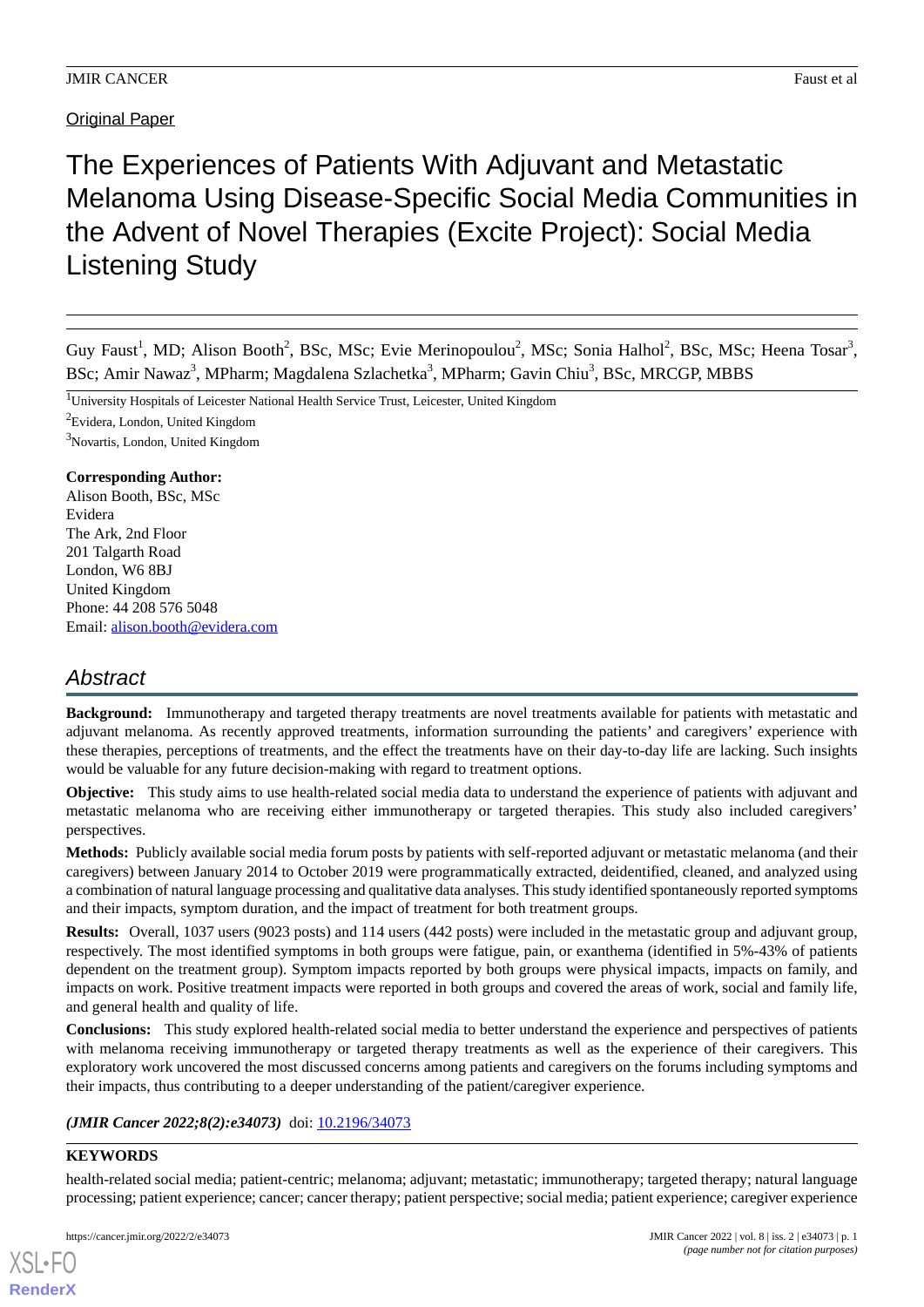# *Introduction*

# **Background**

Melanoma is a skin cancer that arises from uncontrolled proliferation of melanocytes. It is the fifth most common cancer in the United Kingdom, accounting for nearly 5% of all new cancer cases [\[1](#page-8-0)]. In the last 10 years, the incidence of melanoma has increased by more than 50% in the United Kingdom and is further projected to increase by 7% between 2014 and 2035 [[2](#page-8-1)[,3](#page-8-2)]. The worldwide incidence of melanoma has also steadily increased over the last decades, ranging between 4% and 6% in North America, Australia, and New Zealand [[4\]](#page-8-3).

Survival rates for melanoma depend on the disease stage; for example, 1-year net survival at stage I is similar to that of the general population; however, survival at stage IV is historically much lower [\[5\]](#page-8-4), with the median reported at just 6 to 10 months [[6\]](#page-9-0). Surgery, while effective for early stages of melanoma, is a less effective treatment option for patients with metastatic or late-stage disease [\[7](#page-9-1)]. Newer therapies such as immunotherapy treatments and targeted therapies (TTs) have shown good efficacy in the treatment of metastatic melanoma and have shifted the treatment paradigm [[8](#page-9-2),[9\]](#page-9-3). TTs block the growth and spread of cancer by interfering with specific molecules that are involved in the growth, spread, and progression of cancer. These, however, are limited to patients who carry the BRAF V600E/K mutations, the prevalence of which in melanoma is estimated to be  $~40\%$  to 50% [\[10](#page-9-4)-[12\]](#page-9-5). Dabrafenib plus trametinib combination therapy is routinely used as a TT and was licensed for use in metastatic melanoma with BRAF V600E or V600K mutations in August 2015 [\[13](#page-9-6)]. Dabrafenib with trametinib has also been recommended for adjuvant treatment of adults with resected stage III BRAF V600 mutation-positive melanoma [[14\]](#page-9-7). The European Society for Medical Oncology 2019 guidelines for metastatic melanoma suggest that patients be treated with nivolumab, nivolumab/ipilimumab, or pembrolizumab in the first-line setting, and for patients with BRAF V600 mutation, vemurafenib/cobimetinib (not recommended by the National Institute for Health and Care Excellence in the United Kingdom). Dabrafenib/trametinib and encorafenib/binimetinib can also be considered [\[15](#page-9-8)].

While trial data on these therapies are shown to have survival benefit, there are few reports regarding patients' experiences while undergoing treatment. Social media provides an opportunity to unveil a more personal and firsthand view on patients' and caregivers' perspectives and experiences with melanoma receiving treatment.

Health-related social media has substantial potential as a sizeable real-world data source due to available posts from thousands of patients and caregivers that would be hard to capture in traditional data sources. These experiences are reported in a setting with no researcher or medical professional present. Furthermore, in June 2018 the US Food and Drug Administration (FDA) encouraged the use of social media to understand the patient perspective [[16\]](#page-9-9). Studies have also suggested that real-world data from social media can provide a better understanding of the patient's behavior, quality of life, adverse events, and any episodes [[17,](#page-9-10)[18](#page-9-11)].

## **Objectives**

The objective of this study was to use publicly available health-related social media data (ie, discussions on melanoma-specific patient online forums) to understand the experience of patients with adjuvant and metastatic melanoma receiving immunotherapy or TTs and their caregivers. The reported symptoms and their associated burden such as physical impacts, impacts on family, and impacts on quality of life were of specific interest in this study.

# *Methods*

This was a retrospective analysis of existing publicly available discussions posted from January 2014 to October 2019 (study period) in social media forums for patients with self-reported adjuvant or metastatic melanoma and their caregivers.

## **Data Source**

To determine the feasibility of addressing the study objectives and to select the forums for inclusion in the study, a feasibility evaluation was conducted via a manual search and inspection of existing social media forums (finalized in May 2019). The search strategy focused on identifying melanoma-specific patient forums using relevant search terms such as "melanoma patient forums" and "melanoma discussion boards." Generic social media forums (eg, Facebook and Twitter) were not considered due to the high level of noise (ie, irrelevant material).

Searches for social media forums were conducted using the Google Search engine for both the United Kingdom and the United States to get a complete picture of the available melanoma forum landscape. The first five pages of results were screened by title, and relevant forums were summarized.

Disease-specific social media forums were selected based on their relevance to disease experience, user profile (melanoma patients or caregivers), being currently active (ie, multiple posts in recent months to accurately reflect the most up-to-date discussions among parents/caregivers), posts in the English language, and material being freely available for anyone to access and read, with no registration required. No geographical restrictions were applied when selecting the social media forums.

Based on these criteria, forums from the following social media forums were included: Melanoma International Foundation, Melanoma Research Foundation, MacMillan Cancer Support, Cancer Compass, and Cancer Survivors Network.

## **Data Preprocessing and Subsetting**

Posts in the public domain on the included forums were programmatically extracted using validated algorithms in the R Programming Language. Upon extraction, data were deidentified by removal of identifiable personal information (ie, name, post or zip code, place names, email addresses, phone numbers, social security numbers, and conversion of raw usernames to unique identifiers). Data were also processed to correct for misspellings, remove non–Unicode Transformation Format-8 text, remove duplicate posts, and standardize all drug names to generic names.

 $X$ SL•F **[RenderX](http://www.renderx.com/)**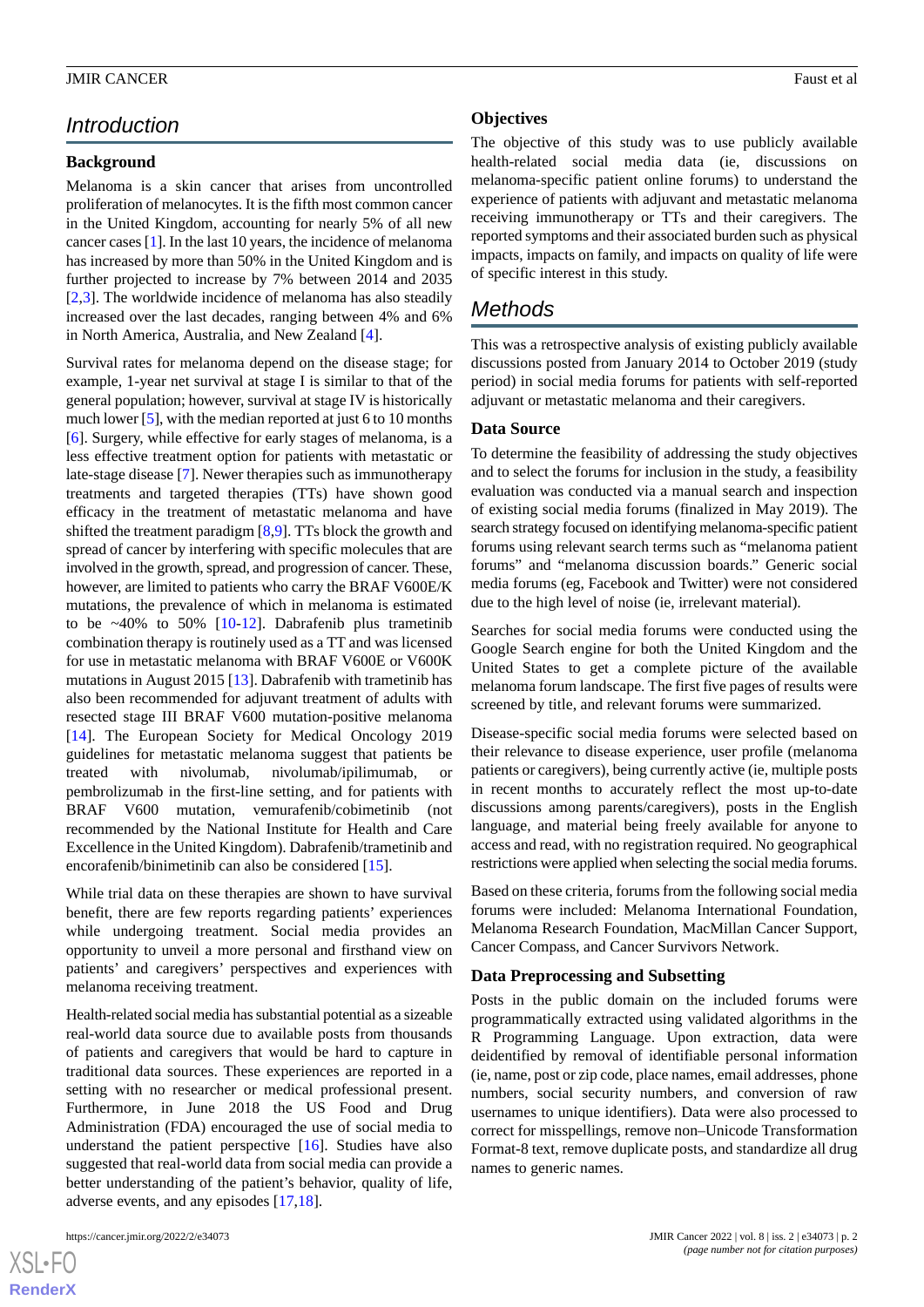Data were restricted to posts of users who began posting on or after the start of the study period and who mentioned at least one of the following treatments in their posts: binimetinib, dabrafenib, encorafenib, ipilimumab, nivolumab, pembrolizumab, or trametinib. Machine learning (ML) methods were used to predict whether posts contained actual treatment experiences as opposed to noise. Supervised ML algorithms were trained and tested on a random sample of over 1000 sentences from the collected data, which were manually labelled as "treatment experience related" or "not treatment experience related" to distinguish posts of interest and those containing noise. The best performing model was selected and applied to the data for subsequent analyses so that only users whose posts were predicted to contain actual treatment experiences were retained.

Natural language processing (NLP) methods (eg, inspection of clusters and n-grams) were used to stratify users into mutually exclusive adjuvant or metastatic groups based on lexical terms within posts. Terms derived from users' posts were combined with those determined a priori (ie, "I had surgery" or "received adjuvant") to generate the final list of terms for the population identification. The adjuvant group contained users with a mention of having surgery and no indication of metastatic disease, and the metastatic group consisted of users with terms relating to metastatic disease or treatments indicated at the metastatic setting. Users who could not be assigned to one of the groups were excluded from analyses. NLP methods using mentions of treatments in posts were used to further classify users into one of the following treatment subgroups:

- TT: dabrafenib/trametinib, encorafenib/binimetinib (metastatic group only)
- Immunotherapy: Pembrolizumab, ipilimumab/nivolumab (metastatic group only), or nivolumab

Treatment subgroups were not mutually exclusive, and posts were restricted to those containing the respective treatment to ensure the specificity of the data analyzed.

## **Data Analysis**

## *Symptom Identification*

Symptoms were captured using the Apache Clinical Text Analysis Knowledge Extraction System (cTAKES) [[19\]](#page-9-12), a NLP tool that maps concepts from the Unified Medical Language System to clinical terms mentioned within posts. cTAKES was supplemented with custom lexicons to capture lay terms used by patients and caregivers (ie, nonclinical events). The custom lexicons were initially compiled by using the FDA Adverse Event Reporting System reports and further expanded upon

inspection of the most frequently occurring lay terms used by users.

The output was manually inspected, and revisions were made where necessary to remove clinical terms incorrectly captured as symptoms a patient experienced. Rates of symptom occurrence were calculated as users with a co-occurrence of a symptom mention and treatment in the same post over the number of users with a mention of the treatment.

# *Qualitative Data Analyses*

Manual qualitative data analysis (QDA) was performed to capture the impacts of symptoms and treatment discussed in the forum. Due to the large volume of posts, random samples of users were generated from the overall population included. Full posting histories from those users were qualitatively reviewed. This exercise was conducted separately for each treatment group. A random sampling strategy was used to include a holistic view of the experience of forum users. Qualitative coding was conducted in ATLAS.ti (version 8.4.4) by two researchers following thematic analysis principles, and codes were assigned to data-driven themes, categories, and subcategories [[20,](#page-9-13)[21\]](#page-9-14). The posts were coded until saturation was reached. Saturation was defined as the point at which no new categories of codes were generated by reviewing additional data. Codes and themes were reviewed by a researcher who did not code the data.

## **Ethical Conduct**

At the time of conducting the study, no strict guidelines on the appropriate use of health-related social media data had been developed. However, this study followed the recently published ethics framework from the University of Sheffield [[22\]](#page-9-15). Only public open-access forums were used, where contents were openly visible and there was no requirement to register or to create a profile to view content. Terms and conditions of included forums were carefully reviewed to ensure compliance. To protect user privacy, no quotations are provided verbatim, and the original post cannot be traced in search engines using the text presented.

# *Results*

# **Study Population**

A total of 1037 users (9023 posts) and 114 users (442 posts) were included in the metastatic group and adjuvant group, respectively. A breakdown by treatment subgroup for each group is provided in [Tables 1](#page-3-0) and [2](#page-3-1). As expected, given the timeline of treatment approvals, the largest treatment subgroups were nivolumab and pembrolizumab, and the smallest was encorafenib/binimetinib.

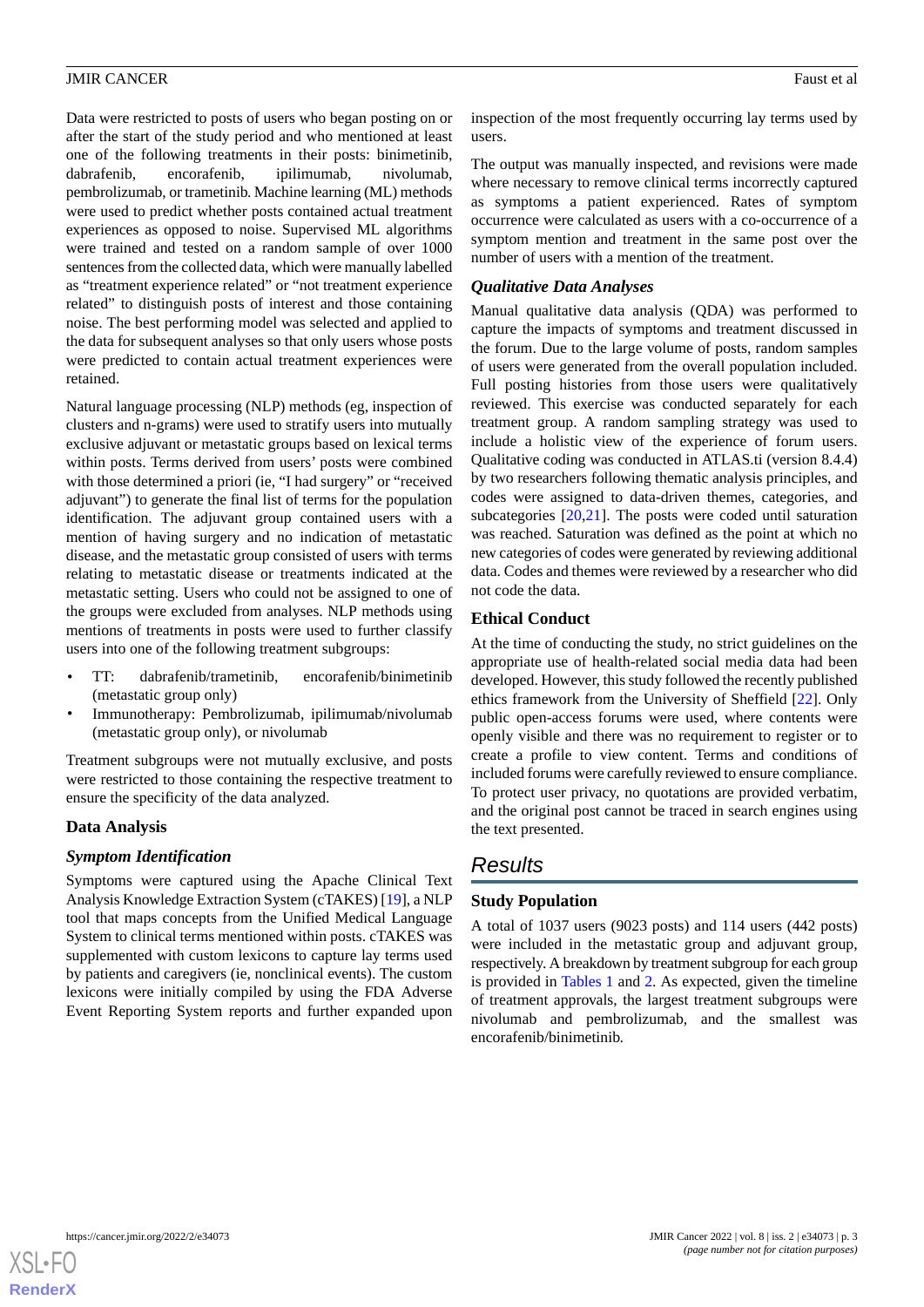<span id="page-3-0"></span>**Table 1.** Users included in the metastatic group by treatment group and analyses.

| Treatment subgroup <sup>a</sup> | Symptom identification |          | Qualitative data analysis |          |
|---------------------------------|------------------------|----------|---------------------------|----------|
|                                 | Users, n               | Posts, n | Users, n                  | Posts, n |
| Encorafenib/binimetinib         | 20                     | 36       | 34                        | 98       |
| Dabrafenib/trametinib           | 215                    | 659      | 18                        | 30       |
| Ipilimumab/nivolumab            | 499                    | 2723     | 34                        | 92       |
| Nivolumab                       | 443                    | 3751     | 27                        | 109      |
| Pembrolizumab                   | 451                    | 3171     | 28                        | 78       |

<span id="page-3-1"></span><sup>a</sup>The treatment groups are not mutually exclusive.

|  |  |  |  |  | Table 2. Users included in the adjuvant group by treatment group and analyses. |
|--|--|--|--|--|--------------------------------------------------------------------------------|
|--|--|--|--|--|--------------------------------------------------------------------------------|

| Treatment subgroup <sup>a</sup> | Symptom identification |          | Qualitative data analysis |          |
|---------------------------------|------------------------|----------|---------------------------|----------|
|                                 | Users, n               | Posts, n | Users, n                  | Posts, n |
| Dabrafenib/trametinib           | 18                     | 41       | 10                        | 27       |
| Nivolumab                       | 63                     | 263      | 20                        | 61       |
| Pembrolizumab                   | 45                     | 209      | 24                        | 100      |

<sup>a</sup>The treatment groups are not mutually exclusive.

#### **Identified Symptoms**

In both groups, fatigue, pain, or exanthema were the most mentioned symptoms by patients with metastatic melanoma or their caregivers in the forums ([Figures 1](#page-4-0) and [2\)](#page-5-0).

In the metastatic group, fatigue was the most mentioned symptom for patients taking nivolumab (189/443, 42.7%), ipilimumab/nivolumab (163/499, 32.7%), and dabrafenib/trametinib (46/215, 21.4%), and pain was the most

common symptom in pembrolizumab (144/451, 31.9%) and encorafenib/binimetinib (6/20, 30%). In the adjuvant group, fatigue and pain were the most common symptoms experienced by users in the nivolumab (n=18, 29%, and n=9, 14%, of 63 users, respectively) and pembrolizumab ( $n=7$ , 16%, and  $n=11$ , 24%, of 45 users, respectively) treatment groups, and chills and fever were the most common symptoms experienced in the dabrafenib/trametinib (n=5, 28%, and 4, 22%, of 18 users, respectively) treatment group.

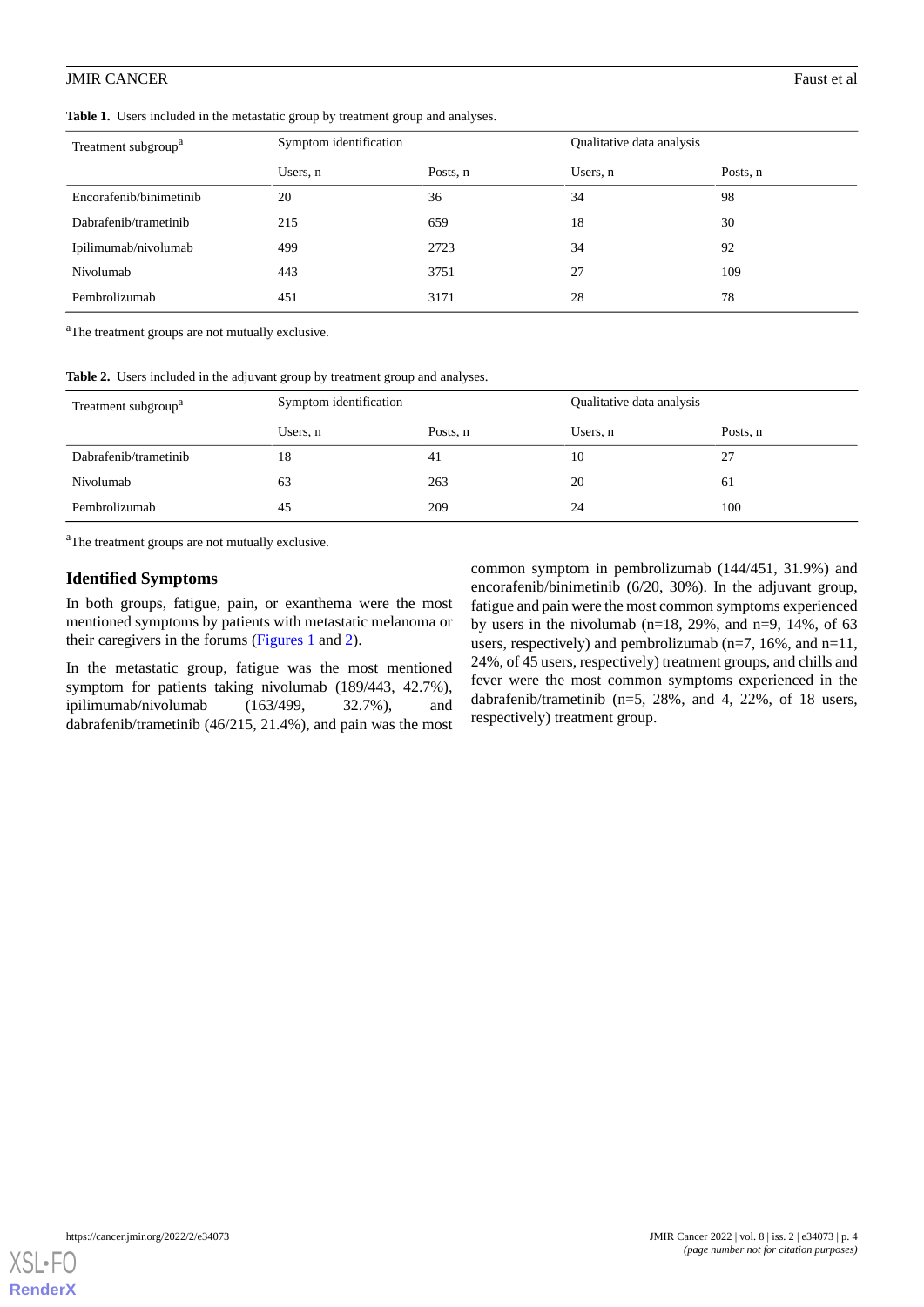# **JMIR CANCER** Faust et al.

<span id="page-4-0"></span>Figure 1. Heat map of the most mentioned symptoms, metastatic group, by treatment group.

|                  | Nivolumab | Pembrolizumab | Ipilimumab/<br>Nivolumab | Dabrafenib/<br>Trametinib | Encorafenib/<br>Binimetinib |
|------------------|-----------|---------------|--------------------------|---------------------------|-----------------------------|
| Fatigue          | 42.7%     | 30.2%         | 32.7%                    | 21.4%                     | 5.0%                        |
| Pain             | 28.9%     | 31.9%         | 26.3%                    | 20.5%                     | 30.0%                       |
| Exanthema        | 23.3%     | 14.9%         | 19.8%                    | 12.6%                     | 10.0%                       |
| Swelling         | 14.5%     | 12.6%         | 10.8%                    | 14.0%                     | 10.0%                       |
| Fever            | 12.0%     | 9.8%          | 11.6%                    | 20.9%                     | 0.0%                        |
| Nausea           | 14.9%     | 9.1%          | 12.8%                    | 9.8%                      | 10.0%                       |
| Tired            | 14.7%     | 10.0%         | 10.8%                    | 6.1%                      | 0.0%                        |
| Spots on skin    | 12.6%     | 11.5%         | 7.6%                     | 7.4%                      | 5.0%                        |
| Pruritus         | 15.1%     | 8.2%          | 11.6%                    | 2.8%                      | 0.0%                        |
| Diarrhea         | 13.8%     | 6.2%          | 13.2%                    | 2.8%                      | 0.0%                        |
| Headache         | 12.4%     | 7.8%          | 10.2%                    | 11.2%                     | 10.0%                       |
| Arthralgia       | 11.7%     | 10.4%         | 7.8%                     | 6.5%                      | 5.0%                        |
| Colitis          | 12.2%     | 8.9%          | 12.0%                    | 0.9%                      | 5.0%                        |
| Stomach diseases | 12.9%     | 8.0%          | 8.6%                     | 3.3%                      | 5.0%                        |
| Weakness         | 7.7%      | 7.5%          | 5.6%                     | 6.1%                      | 5.0%                        |
| Ache             | 8.1%      | 7.8%          | 6.8%                     | 5.6%                      | 0.0%                        |
| Bleeding         | 7.2%      | 5.5%          | 5.8%                     | 7.0%                      | 5.0%                        |
| Chills           | 5.9%      | 5.8%          | 5.4%                     | 11.2%                     | 5.0%                        |
| Malaise          | 7.9%      | 5.3%          | 5.8%                     | 5.6%                      | 5.0%                        |
| <b>Stress</b>    | 8.4%      | 7.1%          | 5.6%                     | 2.8%                      | 5.0%                        |
| Seizures         | 6.3%      | 5.8%          | 4.0%                     | 6.5%                      | 0.0%                        |
| Fear             | 7.2%      | 6.0%          | 5.2%                     | 4.7%                      | 0.0%                        |
| Inflammation     | 6.1%      | 7.1%          | 4.8%                     | 3.7%                      | 0.0%                        |
| Influenza        | 7.2%      | 4.9%          | 4.8%                     | 4.2%                      | 5.0%                        |
| Vitiligo         | 9.0%      | 5.8%          | 5.8%                     | 0.9%                      | 0.0%                        |
| Anxiety          | 7.2%      | 4.4%          | 5.0%                     | 3.3%                      | 5.0%                        |
| Coughing         | 6.3%      | 5.1%          | 4.2%                     | 5.1%                      | 0.0%                        |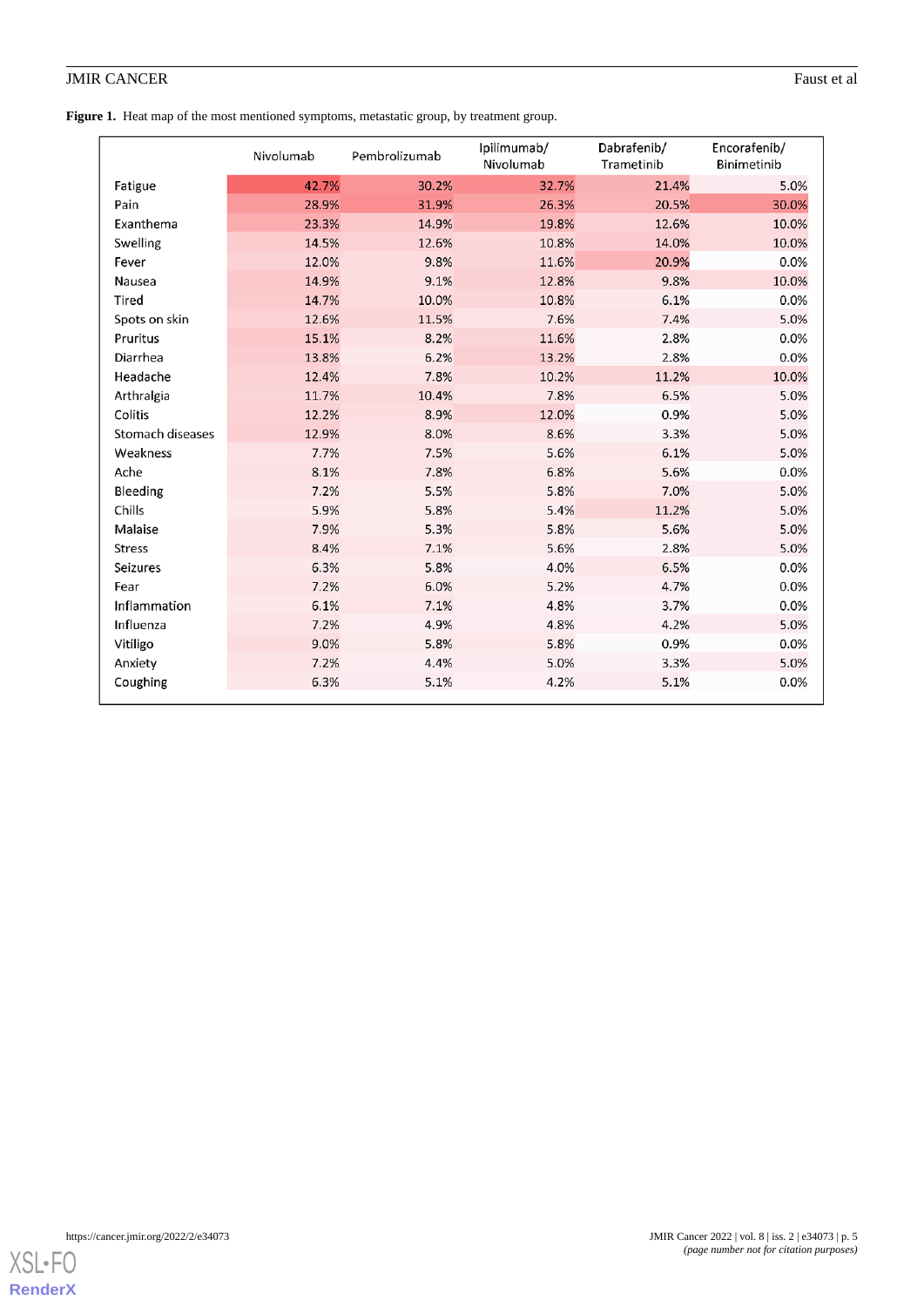<span id="page-5-0"></span>Figure 2. Heat map of the most mentioned symptoms, adjuvant group, by treatment group.

|                  | Nivolumab | Pembrolizumab | Dabrafenib/<br>Trametinib |
|------------------|-----------|---------------|---------------------------|
| Fatigue          | 28.6%     | 15.6%         | 11.1%                     |
| Pain             | 14.3%     | 24.4%         | 16.7%                     |
| Exanthema        | 11.1%     | 11.1%         | 5.6%                      |
| Headache         | 9.5%      | 6.7%          | 11.1%                     |
| Diarrhea         | 7.9%      | 4.4%          | 11.1%                     |
| Pruritus         | 9.5%      | 8.9%          | 0.0%                      |
| <b>Tired</b>     | 12.7%     | 6.7%          | 0.0%                      |
| Chills           | 3.2%      | 2.2%          | 27.8%                     |
| Swelling         | 9.5%      | 6.7%          | 5.6%                      |
| Anxiety          | 6.4%      | 11.1%         | 0.0%                      |
| Spots on skin    | 7.9%      | 8.9%          | 0.0%                      |
| Ache             | 4.8%      | 11.1%         | 5.6%                      |
| Colitis          | 3.2%      | 11.1%         | 5.6%                      |
| Fever            | 3.2%      | 2.2%          | 22.2%                     |
| Lymphedema       | 11.1%     | 2.2%          | 5.6%                      |
| Stomach diseases | 9.5%      | 6.7%          | 0.0%                      |
| Common cold      | 4.8%      | 6.7%          | 5.6%                      |
| Nausea           | 4.8%      | 2.2%          | 5.6%                      |
| Weakness         | 9.5%      | 0.0%          | 5.6%                      |
| Arthralgia       | 9.5%      | 2.2%          | 0.0%                      |
| Malaise          | 7.9%      | 8.9%          | 0.0%                      |
| Muscle cramp     | 4.8%      | 2.2%          | 5.6%                      |
| Ulcer            | 3.2%      | 4.4%          | 5.6%                      |
| Myalgia          | 3.2%      | 6.7%          | 0.0%                      |
| <b>Dizziness</b> | 3.2%      | 2.2%          | 5.6%                      |
|                  |           |               |                           |

# **Symptom Impacts**

# *Metastatic Group*

Symptom impacts varied by treatment subgroup; however, physical and psychological effects were the most common negative impacts reported. Physical impacts included mobility issues, being unable to drive, and overall reduced activity. Psychological impacts included feelings of anxiety, depression, frustration, worry, and loss of dignity. Negative impact on social life was reported among the dabrafenib/trametinib and nivolumab treatment groups, and disturbed sleep was reported among the binimetinib/encorafenib, nivolumab, and ipilimumab/nivolumab treatment groups; however, they were reported less frequently. Patients in the immunotherapy and TT groups reported impacts on their physical ability, including their day-to-day tasks and ability to perform activities requiring mobility:

*His quality of life has extremely deteriorated and he is now unable to perform physical activities* [Caregiver]

*As treatment continues, I have developed panic attacks* [Patient]

# *Adjuvant Group*

Findings for the adjuvant group were limited due to the small sample size; however, adverse impacts on family life ("She is too weak to enjoy spending time with her" [caregiver]) and physical impacts ("heel pain wasn't bad at the start, but now I sometimes feel I can barely walk" [patient]) were identified. In addition, reduction of perceived quality of life ("the fatigue is really bothering the husband" [caregiver]) and impact on work ("I changed my work schedule as I was worried about side effects" [patient]) was reported [[Table 3](#page-6-0)].

[XSL](http://www.w3.org/Style/XSL)•FO **[RenderX](http://www.renderx.com/)**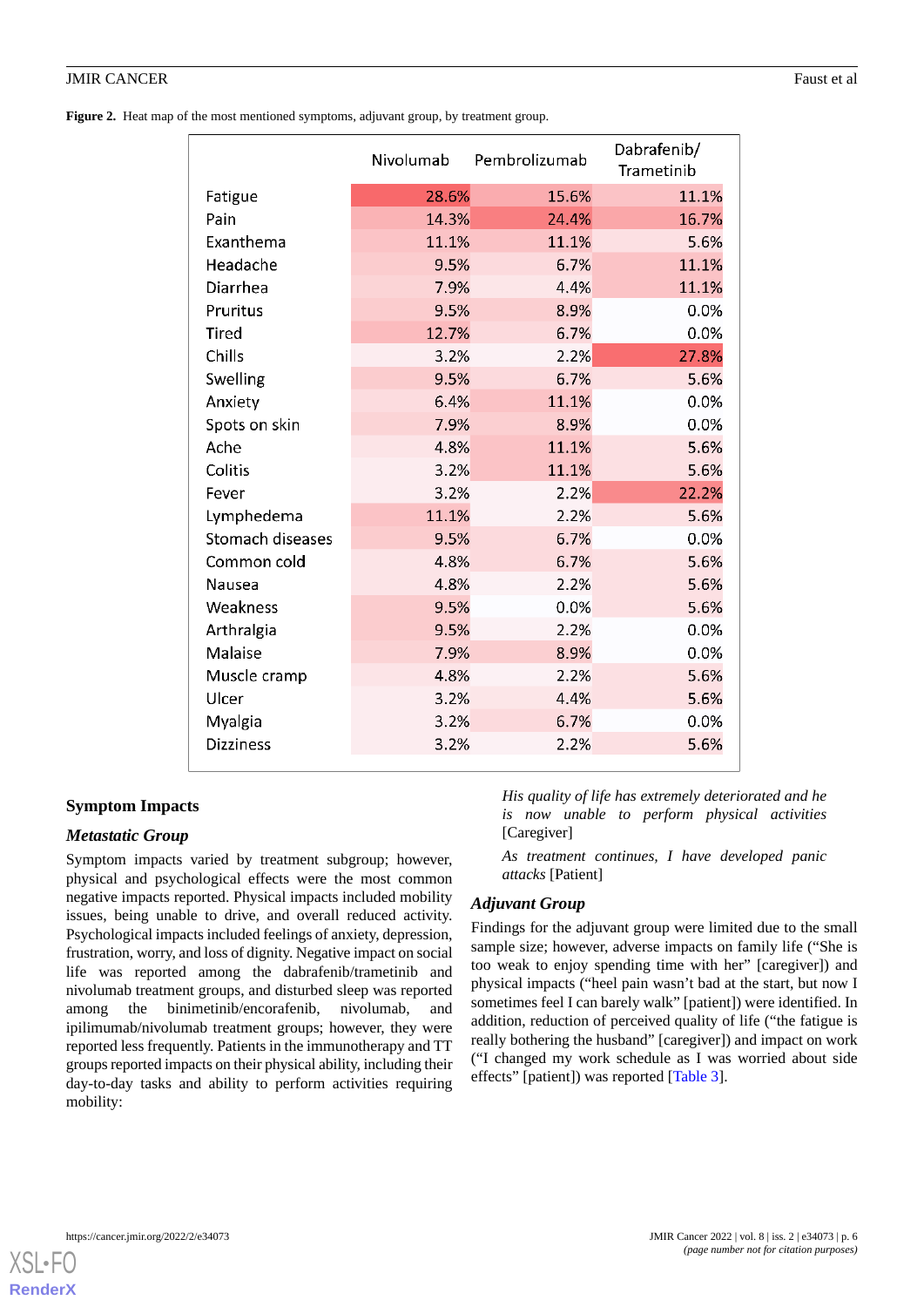#### <span id="page-6-0"></span>**Table 3.** Impacts of symptoms by group.

|                         | Metastatic group                                                                                                                                                                                                                                                                                                                                 | Adjuvant group                                                                                                          |  |
|-------------------------|--------------------------------------------------------------------------------------------------------------------------------------------------------------------------------------------------------------------------------------------------------------------------------------------------------------------------------------------------|-------------------------------------------------------------------------------------------------------------------------|--|
| Physical impacts        | Bedridden<br>$\bullet$<br>Less active<br>$\bullet$<br>Difficulty doing physical activity<br>$\bullet$<br>Difficulty exercising<br>$\bullet$<br>Difficulty getting out of bed<br>$\bullet$<br>Difficulty moving<br>$\bullet$<br>Difficulty walking<br>$\bullet$<br>General impact on quality of life<br>$\bullet$<br>Unable to drive<br>$\bullet$ | Inability to walk<br>$\bullet$<br>Taking a break from running<br>$\bullet$<br>Unable to exercise as before<br>$\bullet$ |  |
| Psychological impacts   | Anxiety<br>٠<br>Concern<br>Conflicted<br>$\bullet$<br>Depression<br>$\bullet$<br>Frustration<br>$\bullet$<br>Loss of dignity<br>٠<br>Nervous<br>$\bullet$<br>Panic attack<br>Worried                                                                                                                                                             | Annoyance<br>Frustration                                                                                                |  |
| Impacts on sleep        | Difficulty sleeping<br>$\bullet$<br>Inability to stay awake for long<br>$\bullet$                                                                                                                                                                                                                                                                | NR <sup>a</sup>                                                                                                         |  |
| Impacts on social life  | Needing to plan social outings<br>٠<br>Stopped socializing<br>$\bullet$                                                                                                                                                                                                                                                                          | <b>NR</b>                                                                                                               |  |
| Family/caregiver burden | Feeling angry with patient<br>$\bullet$<br>Emotional impact to family                                                                                                                                                                                                                                                                            | Inability to enjoy time with grandchildren                                                                              |  |
| Impacts on work         | Interruption to work                                                                                                                                                                                                                                                                                                                             | Changing work schedule<br>Taking time off from work<br>$\bullet$                                                        |  |

<sup>a</sup>NR: not reported.

## **Symptom Duration**

#### *Metastatic Group*

Symptoms lasting less than a week appeared most common among patients receiving dabrafenib/trametinib, and longer-term sequelae appeared most common among patients receiving ipilimumab/nivolumab. Short-term symptoms (ie, those lasting up to 1 week) included fever, headache, fatigue, and soreness. Longer-term ones (ie, lasting longer than 1 week) included liver issues, nausea, diarrhea, and fatigue.

## *Adjuvant Group*

More than one-third of patients receiving dabrafenib/trametinib or nivolumab mentioned symptom duration. Similar to the metastatic group, short-term symptoms appeared more frequently in patients receiving dabrafenib and trametinib, while longer-term issues were most commonly mentioned by patients receiving nivolumab. Examples of longer-term symptoms included liver problems, headache, colitis, and joint issues.

# **Impacts of Treatment**

# *Metastatic Group*

[XSL](http://www.w3.org/Style/XSL)•FO **[RenderX](http://www.renderx.com/)**

In the metastatic group, the positive impacts mentioned by forum users included effects on their general health and quality of life, physicality, work, and social life or family. Patients mentioned feeling better and happier, and being able to continue life as

normal because of their treatment. Positive physical effects included gaining weight, looking better, being able to exercise, and feeling stronger. Examples of the positive influences for TTs include:

*I can work and complete tasks as usual* [patient] *This is the first time in months that I have felt like myself* [patient]

For immunotherapy:

*As time progresses, he is getting stronger and gaining some weight. He is also doing some physical activity everyday* [caregiver]

*I am able to spend time with friends and family as I now believe I have several more years to live* [patient]

Negative effects of treatments on social/family aspects and work included not being able to travel with family, partners wanting time off from job, and the patient having to work less.

#### *Adjuvant Group*

In the adjuvant group, forum users had discussions on improvements in general health and quality of life, work, and social/family. Patients reported they felt better, worked as usual, and spent more time with family. A user treated with TT expressed their personal family experience: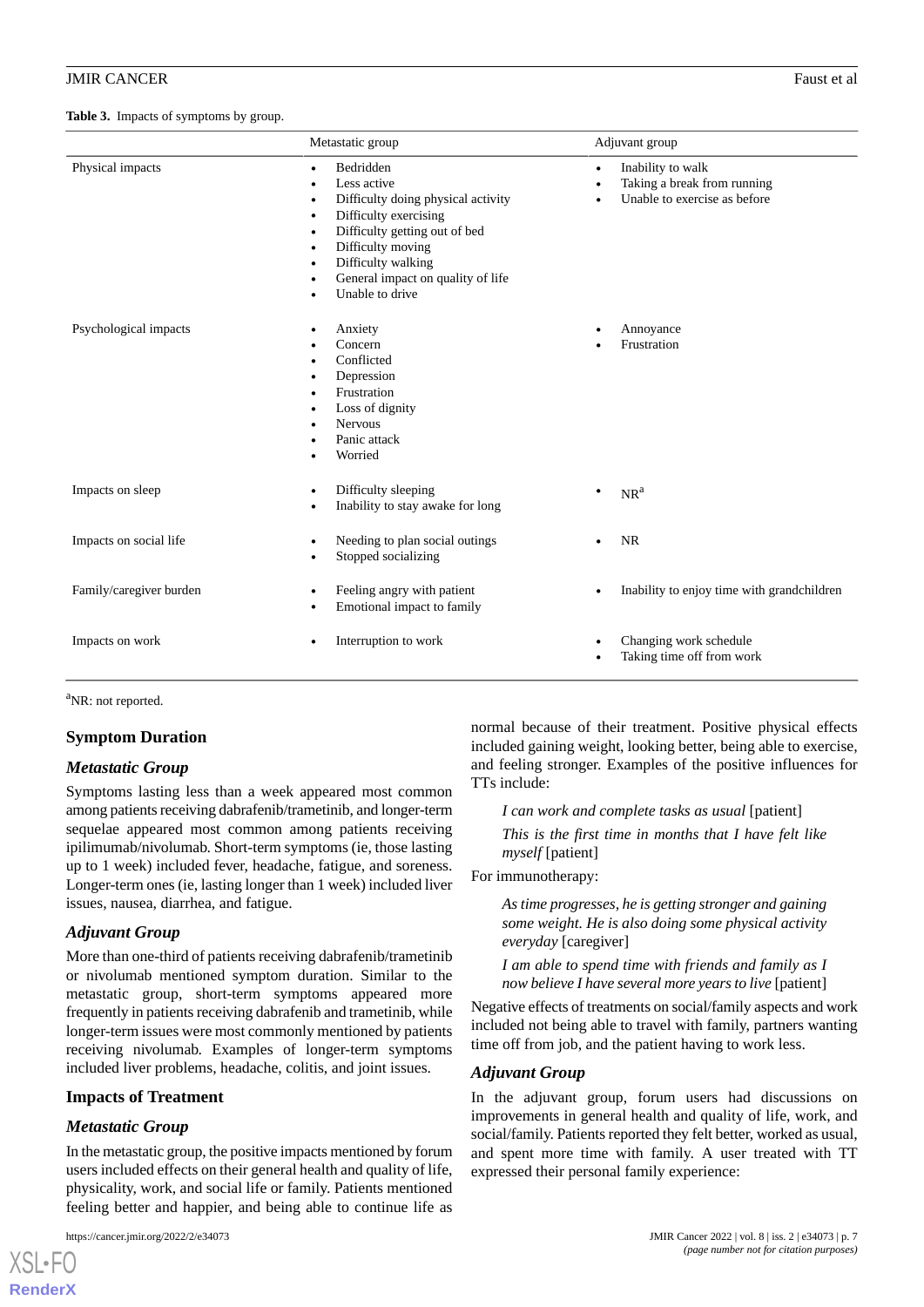*my grandson will be born soon. This treatment has made it possible for me to appreciate moments that I didn't think I would see*

In addition, a user who underwent immunotherapy reported the positive impact going to work had on their well-being: "I was still able to work, which made things seem normal." [Figure 3](#page-7-0) illustrates the positive impacts of treatment in both groups.

<span id="page-7-0"></span>Figure 3. Positive impacts of treatment. QoL: quality of life.



# *Discussion*

# **Principal Findings**

This exploratory work uncovered the most common concerns discussed on social media forums among patients with adjuvant and metastatic melanoma receiving immunotherapy or TTs and their caregivers. Symptoms and related physical impacts (eg, inability to perform usual activities) were the most frequently reported issues in both cohorts, while psychological impacts (eg, anxiety) were also discussed among metastatic patients. Where discussed, treatment preferences were primarily focused on reduced risk of adverse events.

To the best of our knowledge, no published research has investigated experiences of patients with adjuvant or metastatic melanoma with immunotherapy and TT using health-related social media data.

Among the metastatic group, the most common symptom reported was fatigue in all treatment groups except for pembrolizumab and encorafenib/binimetinib, where pain was most common. Treatment included perceived improvements in general health, quality of life, physicality, ability to work, and patient's social and family life. In the adjuvant group, comments reflected enhancements of general health, quality of life, work, and social/family interactions.

This study provides a unique perspective on patients' experiences receiving immunotherapy or TTs. It is crucial to consider patient perspectives to ensure that real-life experiences and expectations are understood, especially as new therapies for melanoma become available. Social media not only allows patients to share their story but also provides a platform for

patients and caregivers to seek support from others with similar experiences. This creates a sense of community that allows users to share positive experiences and burdens. Symptom impacts varied by treatment subgroups; however, the negative discussions generally featured work, family, and the physical aspects. The patients' and caregivers' point of view is not often incorporated in research but does play a large role in patients' and their families' well-being.

# **Comparison to Prior Literature and Interpretation**

A study that examined the extent to which social media health data could provide insight for relative effectiveness assessment concluded that, within oncology, these real-world data sources can be used to assess adverse events and evaluate quality of life [[18\]](#page-9-11).

To the best of the authors' knowledge, this is the first published study examining the impacts of immunotherapy and TT among patients with melanoma and their caregivers using social media forums. The most commonly reported symptoms by patients with metastatic melanoma self-reporting taking pembrolizumab were pain, fatigue, and exanthema, which aligns with some of the common side effects previously reported  $[23,24]$  $[23,24]$  $[23,24]$ . Fatigue and skin problems are some of the common side effects of Nivolumab, which aligns with the first and third most common symptoms identified in this study, respectively [[25\]](#page-9-18). The same common side effects were identified with ipilimumab-nivolumab again mapping to those symptoms identified in this study [[26\]](#page-9-19). Fatigue, nausea, diarrhea, vomiting, and abdominal pain have been previously identified as common side effects of binimetinib in combination with encorafenib  $[27,28]$  $[27,28]$  $[27,28]$ ; however, our study identified pain as the most mentioned symptom by patients with metastatic melanoma who self-reported receiving this treatment.

[XSL](http://www.w3.org/Style/XSL)•FO **[RenderX](http://www.renderx.com/)**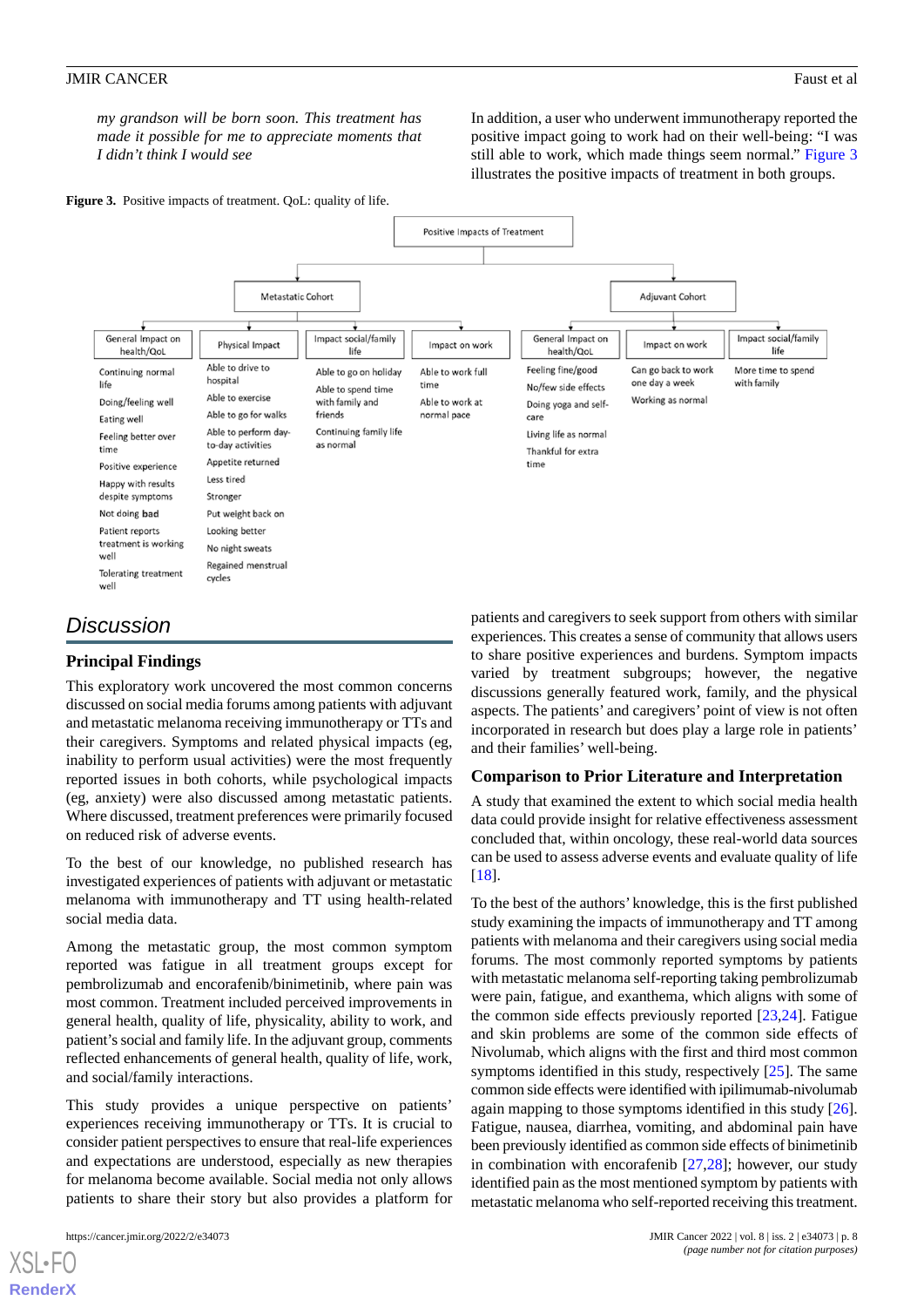# **Strengths and Limitations**

Patients' and caregivers' firsthand experiences are potentially likely to reflect the true opinions of the users as they are provided spontaneously. Comments are possibly less likely to be impacted by information bias than traditional interview studies with no research or medical professionals present. This exploratory analysis provides insights as to which topics were most frequently discussed by patients with adjuvant or metastatic melanoma using forums receiving immunotherapy or TT. These are likely to reflect those of most importance to patients. The use of QDA allowed for further insight into factors of importance to patients and their caregivers, including those that may not have been considered at study conception.

The study was not free of limitations. First, due to the nature of the data and to respect patient privacy, the researchers were restricted by the amount of detail provided by users. Although all relevant detail on patients' and caregivers' experiences were coded during the qualitative review of posts, researchers could not ask for clarification in instances where users did not provide sufficient information; therefore, some detail may have been missed for a small number of users. Second, as the study was primarily exploratory in nature, all potentially relevant data were included in the analysis resulting in varied sample sizes across treatment groups. Thus, results from the QDA should be interpreted with caution as no statistical tests were conducted to assess differences between treatment groups. Findings were limited in the adjuvant group due to the small sample size, which

is likely a result of recent approvals for the treatments of interest at this setting at the time of conducting the study. If repeated for a longer time after approval, a larger sample size could be achieved. Third, patients posting on forums cannot be considered representative of the entire melanoma patient population. Due to a lack of consistent reporting of patient attributes (eg, clinical and demographical characteristics), representativeness is challenging to assess in social media forums; however, this study was exploratory in nature with no comparative analyses. To capture a broad patient population and mitigate bias from nonrepresentativeness, multiple social media forums were included with no geographical restrictions. Finally, biases in health-related social media studies are not well understood, for example, the extent of information bias present in users' posts. However, no study can be considered free of bias and such bias is not a limitation unique to this exploratory study.

# **Conclusions**

This exploratory study uncovered the most discussed symptoms and their associated impacts among patients and caregivers using health-related social media forums. This suggests that these are the topics of utmost importance to patients and caregivers influencing their lives. Future research should aim to validate and investigate less frequently discussed topics and could include patient questionnaires, interviews, or focus groups. Such studies could be used to assess how important these topics are to patients and caregivers, and to validate the findings of this study.

# **Acknowledgments**

Funding for this manuscript was provided by Novartis. The authors would like to acknowledge Noami Berfeld (Evidera, London, UK) for support in the writing of this manuscript.

# **Authors' Contributions**

All authors provided substantial contributions to the conception and design of the work, and interpretation of results and were involved in the review and approval of this manuscript for publication.

## **Conflicts of Interest**

<span id="page-8-0"></span>GF is an employee of University Hospitals of Leicester National Health Service Trust. AB, EM, and SH are employees of Evidera (London, UK), who were paid consultants to Novartis in connection with the development of this manuscript. HT, AN, and MS are employees of Novartis (London, UK).

## <span id="page-8-1"></span>**References**

- <span id="page-8-2"></span>1. Melanoma skin cancer statistics. Cancer Research UK. URL: [https://www.cancerresearchuk.org/health-professional/](https://www.cancerresearchuk.org/health-professional/cancer-statistics/statistics-by-cancer-type/melanoma-skin-cancer) [cancer-statistics/statistics-by-cancer-type/melanoma-skin-cancer](https://www.cancerresearchuk.org/health-professional/cancer-statistics/statistics-by-cancer-type/melanoma-skin-cancer) [accessed 2019-12-31]
- <span id="page-8-4"></span><span id="page-8-3"></span>2. Melanoma skin cancer incidence by sex and UK country. Cancer Research UK. URL: [https://www.cancerresearchuk.org/](https://www.cancerresearchuk.org/health-professional/cancer-statistics/statistics-by-cancer-type/melanoma-skin-cancer/incidence#heading-Zero) [health-professional/cancer-statistics/statistics-by-cancer-type/melanoma-skin-cancer/incidence#heading-Zero](https://www.cancerresearchuk.org/health-professional/cancer-statistics/statistics-by-cancer-type/melanoma-skin-cancer/incidence#heading-Zero) [accessed 2019-12-31]
- 3. Smittenaar CR, Petersen KA, Stewart K, Moitt N. Cancer incidence and mortality projections in the UK until 2035. Br J Cancer 2016 Oct 25;115(9):1147-1155 [\[FREE Full text\]](http://europepmc.org/abstract/MED/27727232) [doi: [10.1038/bjc.2016.304](http://dx.doi.org/10.1038/bjc.2016.304)] [Medline: [27727232](http://www.ncbi.nlm.nih.gov/entrez/query.fcgi?cmd=Retrieve&db=PubMed&list_uids=27727232&dopt=Abstract)]
- 4. Matthews NH, Li WQ, Qureshi AA, Weinstock MA, Cho E. Epidemiology of melanoma. In: Ward WH, Farma JM, editors. Cutaneous Melanomatiology and Therapy. Brisbane, Australia: Codon Publications; 2017.
- 5. Cancer survival by stage at diagnosis for England (experimental statistics): adults diagnosed 2012, 2013 and 2014 and followed up to 2015. Office for National Statistics. 2019. URL: [https://www.ons.gov.uk/peoplepopulationandcommunity/](https://www.ons.gov.uk/peoplepopulationandcommunity/healthandsocialcare/conditionsanddiseases/bulletins/cancersurvivalbystageatdiagnosisforenglandexperimentalstatistics/adultsdiagnosed20122013and2014andfollowedupto2015) [healthandsocialcare/conditionsanddiseases/bulletins/cancersurvivalbystageatdiagnosisforenglandexperimentalstatistics/](https://www.ons.gov.uk/peoplepopulationandcommunity/healthandsocialcare/conditionsanddiseases/bulletins/cancersurvivalbystageatdiagnosisforenglandexperimentalstatistics/adultsdiagnosed20122013and2014andfollowedupto2015) [adultsdiagnosed20122013and2014andfollowedupto2015](https://www.ons.gov.uk/peoplepopulationandcommunity/healthandsocialcare/conditionsanddiseases/bulletins/cancersurvivalbystageatdiagnosisforenglandexperimentalstatistics/adultsdiagnosed20122013and2014andfollowedupto2015) [accessed 2019-12-31]

[XSL](http://www.w3.org/Style/XSL)•FO **[RenderX](http://www.renderx.com/)**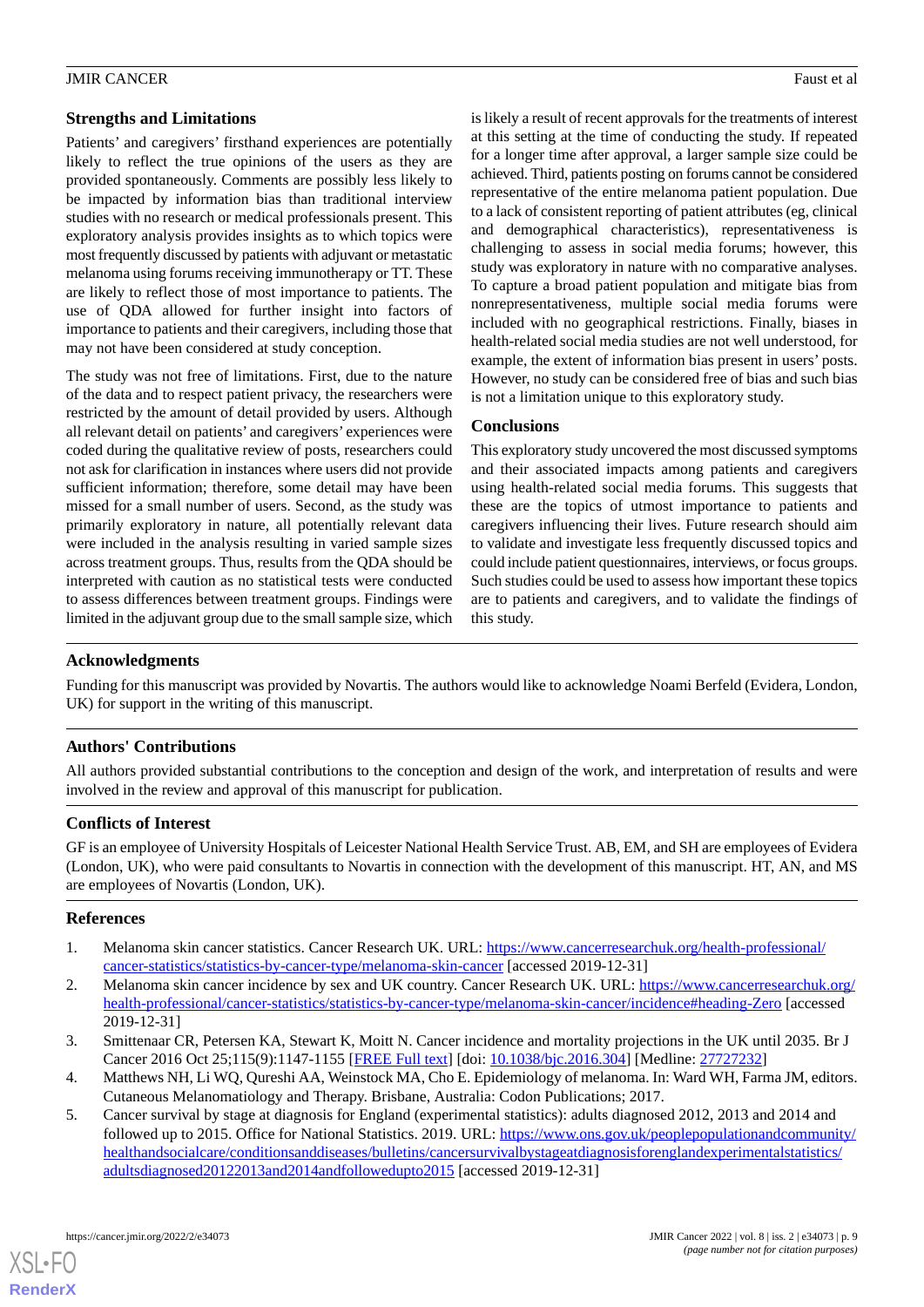- <span id="page-9-0"></span>6. Sosman JA, Kim KB, Schuchter L, Gonzalez R, Pavlick AC, Weber JS, et al. Survival in BRAF V600-mutant advanced melanoma treated with vemurafenib. N Engl J Med 2012 Feb 23;366(8):707-714 [\[FREE Full text\]](http://europepmc.org/abstract/MED/22356324) [doi: [10.1056/NEJMoa1112302](http://dx.doi.org/10.1056/NEJMoa1112302)] [Medline: [22356324](http://www.ncbi.nlm.nih.gov/entrez/query.fcgi?cmd=Retrieve&db=PubMed&list_uids=22356324&dopt=Abstract)]
- <span id="page-9-2"></span><span id="page-9-1"></span>7. Rughani MG, Gupta A, Middleton MR. New treatment approaches in melanoma: current research and clinical prospects. Ther Adv Med Oncol 2013 Jan;5(1):73-80 [[FREE Full text](https://journals.sagepub.com/doi/10.1177/1758834012463260?url_ver=Z39.88-2003&rfr_id=ori:rid:crossref.org&rfr_dat=cr_pub%3dpubmed)] [doi: [10.1177/1758834012463260\]](http://dx.doi.org/10.1177/1758834012463260) [Medline: [23323148](http://www.ncbi.nlm.nih.gov/entrez/query.fcgi?cmd=Retrieve&db=PubMed&list_uids=23323148&dopt=Abstract)]
- 8. Pasquali S, Chiarion-Sileni V, Rossi CR, Mocellin S. Immune checkpoint inhibitors and targeted therapies for metastatic melanoma: a network meta-analysis. Cancer Treat Rev 2017 Mar;54:34-42. [doi: [10.1016/j.ctrv.2017.01.006](http://dx.doi.org/10.1016/j.ctrv.2017.01.006)] [Medline: [28189914](http://www.ncbi.nlm.nih.gov/entrez/query.fcgi?cmd=Retrieve&db=PubMed&list_uids=28189914&dopt=Abstract)]
- <span id="page-9-4"></span><span id="page-9-3"></span>9. Franken MG, Leeneman B, Gheorghe M, Buyukkaramikli N, Gerrits J, van der Helm I, et al. Comparative effectiveness of novel treatments for advanced melanoma: a systematic literature review and network meta-analysis of effectiveness and safety outcomes. Value Health 2017 Oct; 20(9): A412-A413. [doi: [10.1016/j.jval.2017.08.090\]](http://dx.doi.org/10.1016/j.jval.2017.08.090)
- 10. Ugurel S, Röhmel J, Ascierto PA, Flaherty KT, Grob JJ, Hauschild A, et al. Survival of patients with advanced metastatic melanoma: the impact of novel therapies. Eur J Cancer 2016 Jan;53:125-134. [doi: [10.1016/j.ejca.2015.09.013\]](http://dx.doi.org/10.1016/j.ejca.2015.09.013) [Medline: [26707829](http://www.ncbi.nlm.nih.gov/entrez/query.fcgi?cmd=Retrieve&db=PubMed&list_uids=26707829&dopt=Abstract)]
- <span id="page-9-5"></span>11. Ascierto PA, Kirkwood JM, Grob J, Simeone E, Grimaldi AM, Maio M, et al. The role of BRAF V600 mutation in melanoma. J Transl Med 2012 Jul 09;10:85 [[FREE Full text\]](https://translational-medicine.biomedcentral.com/articles/10.1186/1479-5876-10-85) [doi: [10.1186/1479-5876-10-85](http://dx.doi.org/10.1186/1479-5876-10-85)] [Medline: [22554099](http://www.ncbi.nlm.nih.gov/entrez/query.fcgi?cmd=Retrieve&db=PubMed&list_uids=22554099&dopt=Abstract)]
- <span id="page-9-6"></span>12. BRAF in melanoma: ESMO biomarker factsheet. OncologyPRO. URL: [https://oncologypro.esmo.org/education-library/](https://oncologypro.esmo.org/education-library/factsheets-on-biomarkers/braf-in-melanoma) [factsheets-on-biomarkers/braf-in-melanoma](https://oncologypro.esmo.org/education-library/factsheets-on-biomarkers/braf-in-melanoma) [accessed 2021-05-31]
- <span id="page-9-7"></span>13. US Food and Drug Administration. FDA grants regular approval to dabrafenib and trametinib combination for metastatic NSCLC with BRAF V600E mutation. 2017 Jun 22. URL: [http://wayback.archive-it.org/7993/20170111231615/http://www.](http://wayback.archive-it.org/7993/20170111231615/http://www.fda.gov/Drugs/InformationOnDrugs/ApprovedDrugs/ucm476837.html) [fda.gov/Drugs/InformationOnDrugs/ApprovedDrugs/ucm476837.html](http://wayback.archive-it.org/7993/20170111231615/http://www.fda.gov/Drugs/InformationOnDrugs/ApprovedDrugs/ucm476837.html) [accessed 2019-12-31]
- <span id="page-9-9"></span><span id="page-9-8"></span>14. Dabrafenib with trametinib for adjuvant treatment of resected BRAF V600 mutation-positive melanoma. NICE. 2018. URL: <https://www.nice.org.uk/guidance/TA544/chapter/1-Recommendations> [accessed 2021-05-31]
- 15. Cutaneous melanoma: ESMO clinical practice guidelines. European Society for Medical Oncology. 2019. URL: [https:/](https://www.esmo.org/Guidelines/Melanoma/Cutaneous-Melanoma) [/www.esmo.org/Guidelines/Melanoma/Cutaneous-Melanoma](https://www.esmo.org/Guidelines/Melanoma/Cutaneous-Melanoma) [accessed 2019-10-15]
- <span id="page-9-11"></span><span id="page-9-10"></span>16. Patient-focused drug development: collecting comprehensive and representative input. US Food and Drug Administration. 2018. URL: <https://www.fda.gov/downloads/drugs/guidancecomplianceregulatoryinformation/guidances/ucm610442.pdf> [accessed 2019-12-31]
- 17. Sinha A, Porter T, Wilson A. The use of online health forums by patients with chronic cough: qualitative study. J Med Internet Res 2018 Jan 24;20(1):e19 [\[FREE Full text\]](https://www.jmir.org/2018/1/e19/) [doi: [10.2196/jmir.7975\]](http://dx.doi.org/10.2196/jmir.7975) [Medline: [29367181\]](http://www.ncbi.nlm.nih.gov/entrez/query.fcgi?cmd=Retrieve&db=PubMed&list_uids=29367181&dopt=Abstract)
- <span id="page-9-13"></span><span id="page-9-12"></span>18. Kalf RR, Makady A, Ten Ham RM, Meijboom K, Goettsch WG, IMI-GetReal Workpackage 1. Use of social media in the assessment of relative effectiveness: explorative review with examples from oncology. JMIR Cancer 2018 Jun 08;4(1):e11 [[FREE Full text](https://cancer.jmir.org/2018/1/e11/)] [doi: [10.2196/cancer.7952\]](http://dx.doi.org/10.2196/cancer.7952) [Medline: [29884607\]](http://www.ncbi.nlm.nih.gov/entrez/query.fcgi?cmd=Retrieve&db=PubMed&list_uids=29884607&dopt=Abstract)
- <span id="page-9-14"></span>19. Apache cTAKES. 2020. URL: <http://ctakes.apache.org/> [accessed 2020-12-31]
- <span id="page-9-15"></span>20. Glaser BG, Strauss AL, Strutzel E. The discovery of grounded theory; strategies for qualitative research. Nurs Res 1968;17(4):364. [doi: [10.1097/00006199-196807000-00014](http://dx.doi.org/10.1097/00006199-196807000-00014)]
- <span id="page-9-16"></span>21. Charmaz K, Belgrave LL. Grounded theory. In: The Blackwell Encyclopedia of Sociology. Hoboken, NJ: John Wiley & Sons; 2007.
- <span id="page-9-17"></span>22. Research involving social media data. The University of Sheffield. 2016. URL: https://www.sheffield.ac.uk/polopoly fs/ [1.670954!/file/Research-Ethics-Policy-Note-14.pdf](https://www.sheffield.ac.uk/polopoly_fs/1.670954!/file/Research-Ethics-Policy-Note-14.pdf) [accessed 2020-12-31]
- <span id="page-9-18"></span>23. Pembrolizumab (Keytruda). Cancer Research UK. 2019. URL: [https://www.cancerresearchuk.org/about-cancer/](https://www.cancerresearchuk.org/about-cancer/cancer-in-general/treatment/cancer-drugs/drugs/pembrolizumab) [cancer-in-general/treatment/cancer-drugs/drugs/pembrolizumab](https://www.cancerresearchuk.org/about-cancer/cancer-in-general/treatment/cancer-drugs/drugs/pembrolizumab) [accessed 2022-03-18]
- <span id="page-9-19"></span>24. Side effects. KEYTRUDA. 2020. URL: [https://www.keytruda.com/side-effects/](https://www.keytruda.com/side-effects/#:~:text=Common%20side%20effects%20of%20KEYTRUDA,shortness%20of%20breath%2C%20and%20constipation) [#:~:text=Common%20side%20effects%20of%20KEYTRUDA,shortness%20of%20breath%2C%20and%20constipation](https://www.keytruda.com/side-effects/#:~:text=Common%20side%20effects%20of%20KEYTRUDA,shortness%20of%20breath%2C%20and%20constipation) [accessed 2020-12-31]
- <span id="page-9-20"></span>25. Nivolumab (Opdivo). Cancer Research UK. URL: [https://www.cancerresearchuk.org/about-cancer/cancer-in-general/](https://www.cancerresearchuk.org/about-cancer/cancer-in-general/treatment/cancer-drugs/drugs/nivolumab) [treatment/cancer-drugs/drugs/nivolumab](https://www.cancerresearchuk.org/about-cancer/cancer-in-general/treatment/cancer-drugs/drugs/nivolumab) [accessed 2021-05-31]
- <span id="page-9-21"></span>26. Ipilimumab and nivolumab. Cancer Research UK. URL: [https://www.cancerresearchuk.org/about-cancer/cancer-in-general/](https://www.cancerresearchuk.org/about-cancer/cancer-in-general/treatment/cancer-drugs/drugs/ipilimumab-nivolumab) [treatment/cancer-drugs/drugs/ipilimumab-nivolumab](https://www.cancerresearchuk.org/about-cancer/cancer-in-general/treatment/cancer-drugs/drugs/ipilimumab-nivolumab) [accessed 2021-05-31]
- 27. An oral treatment combination for adults with unresectable or metastatic melanoma with a BRAF V600E/K mutation. BRAFTOVI® (encorafenib) + MEKTOVI® (binimetinib). 2020. URL: [https://braftovimektovi.pfizerpro.com/](https://braftovimektovi.pfizerpro.com/adverse-reactions) [adverse-reactions](https://braftovimektovi.pfizerpro.com/adverse-reactions) [accessed 2022-03-23]
- 28. MEKTOVI® (binimetinib) tablets, for oral use. Pfizer. 2020. URL: [http://labeling.pfizer.com/ShowLabeling.](http://labeling.pfizer.com/ShowLabeling.aspx?id=12988#:~:text=The%20most%20common%20(%E2%89%A5%2025,%2C%20vomiting%2C%20and%20abdominal%20pain) [aspx?id=12988#:~:text=The%20most%20common%20\(%E2%89%A5%2025,%2C%20vomiting%2C%20and%20abdominal%20pain](http://labeling.pfizer.com/ShowLabeling.aspx?id=12988#:~:text=The%20most%20common%20(%E2%89%A5%2025,%2C%20vomiting%2C%20and%20abdominal%20pain) [accessed 2022-03-18]

# **Abbreviations**

[XSL](http://www.w3.org/Style/XSL)•FO **[RenderX](http://www.renderx.com/)**

**cTAKES:** Clinical Text Analysis Knowledge Extraction System